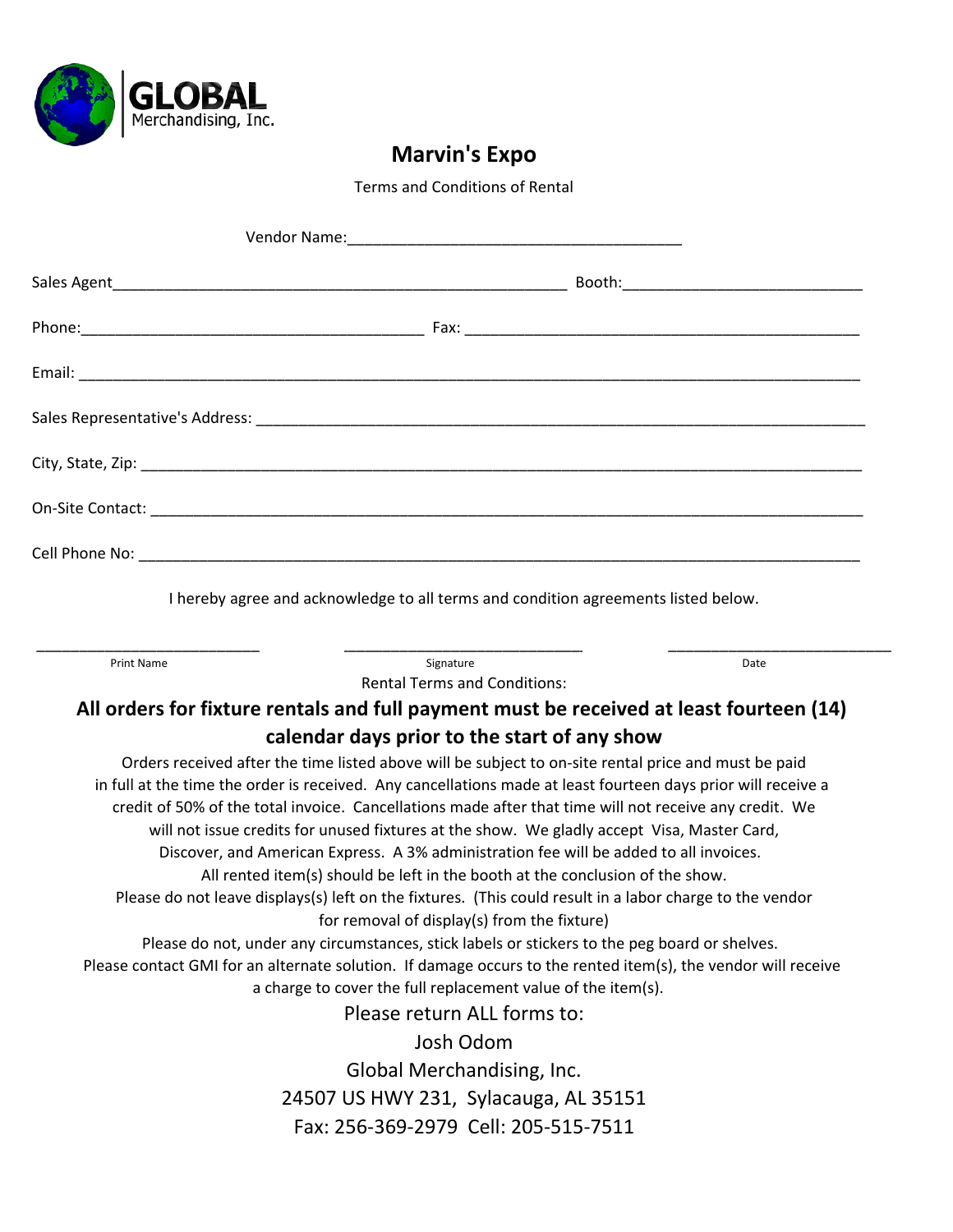

#### **2' Rental Items**

| <b>HxWxBase</b>                                                        | <b>Pre-order</b> | On-site    | Color          | <b>QTY</b> | Total |
|------------------------------------------------------------------------|------------------|------------|----------------|------------|-------|
| Wall Unit (This Unit is single sided)                                  |                  |            |                |            |       |
| 5x2 Wall 16" Base                                                      | \$160 Each       | \$310 Each | Black/Platinum |            |       |
| 6x2 Wall 16" Base                                                      | \$170 Each       | \$320 Each | Black/Platinum |            |       |
| 7x2 Wall 16" Base                                                      | \$190 Each       | \$330 Each | Black/Platinum |            |       |
| Island Unit (This unit is double sided)                                |                  |            |                |            |       |
| 5x2 Island 16" Bases                                                   | \$260 Each       | \$410 Each | Black/Platinum |            |       |
| 6x2 Island 16" Bases                                                   | \$270 Each       | \$420 Each | Black/Platinum |            |       |
| 7x2 Island 16" Bases                                                   | \$280 Each       | \$430 Each | Black/Platinum |            |       |
| End Cap Unit (This unit is singled sided, but is finished on the back) |                  |            |                |            |       |
| 5x2 End Cap 16" Base                                                   | \$220 Each       | \$370 Each | Black/Platinum |            |       |
| 6x2 End Cap 16" Base                                                   | \$240 Each       | \$390 Each | Black/Platinum |            |       |
| 7x2 End Cap 16" Base                                                   | \$260 Each       | \$410 Each | Black/Platinum |            |       |
| Accessories (All these accessories fit items on this page)             |                  |            |                |            |       |
| $2'$ x $16"$ Shelf                                                     | \$26 Each        | \$38 Each  | Black/Platinum |            |       |
| 2' Wire Front                                                          | \$5 Each         | \$10 Each  | Chrome         |            |       |
| 16" Divider                                                            | \$3 Each         | \$6 Each   | Chrome         |            |       |
| 1' Upright Extension                                                   | \$30 Each        | \$60 Each  | Black/Platinum |            |       |
| 2' Upright Extension                                                   | \$45 Each        | \$90 Each  | Black/Platinum |            |       |
| 3' Upright Extension                                                   | \$60 Each        | \$120 Each | Black/Platinum |            |       |
| 4' Upright Extension                                                   | \$75 Each        | \$150 Each | Black/Platinum |            |       |
| 6" Scanner Hook /50                                                    | \$65 Each        | \$100 Each | Chrome         |            |       |
| Gondola Lights                                                         | \$80 Each        | \$160 Each | N/A<br>N/A     |            |       |

Fax: 256‐369‐2979 Cell: 205‐515‐7511 Please return ALL forms to: Josh Odom Global Merchandising, Inc. 24507 US HWY 231, Sylacauga, AL 35151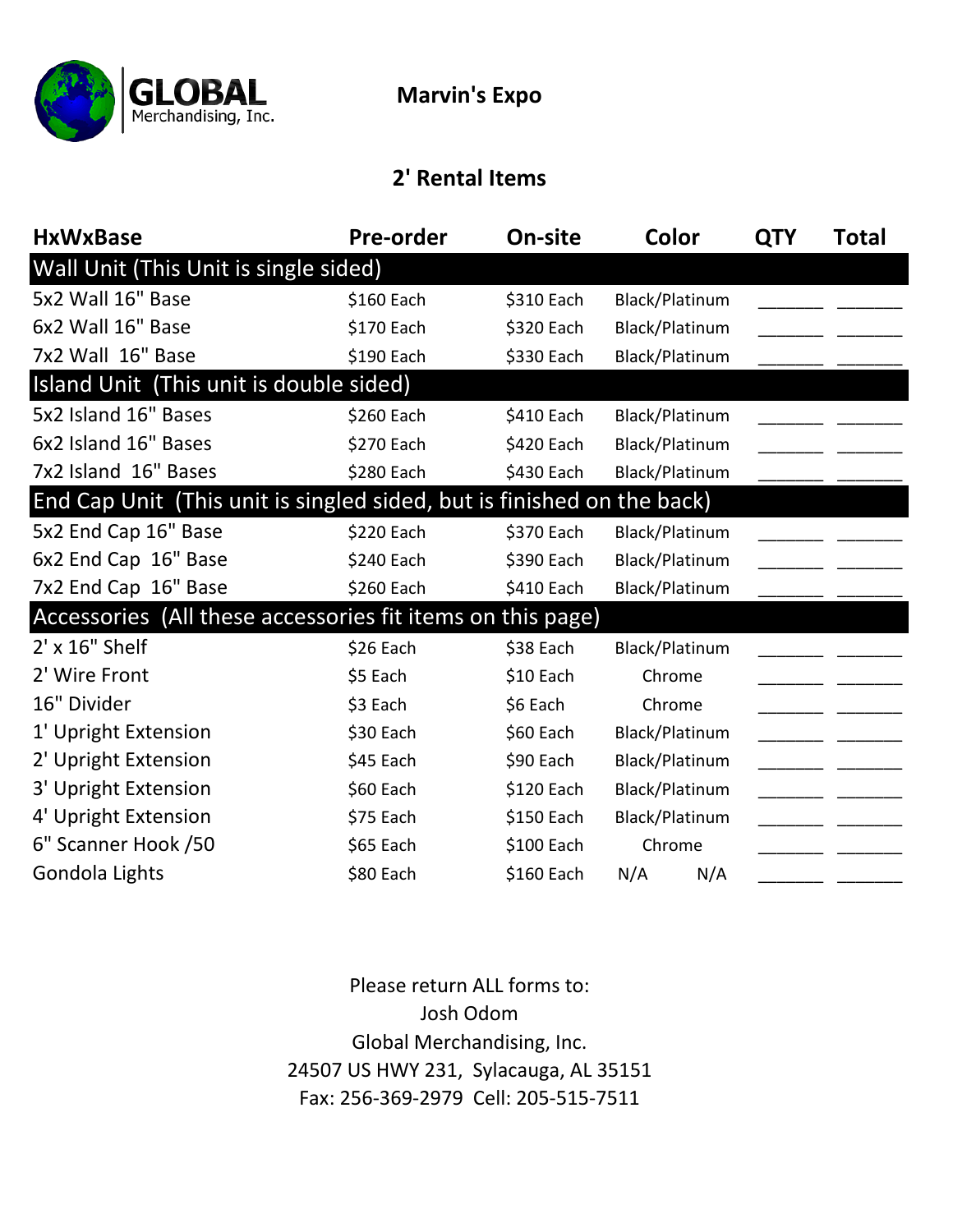

#### **3' Rental Items**

| <b>HxWxBase</b>                                                       | <b>Pre-order</b> | On-site    | Color          | <b>QTY</b> | Total |
|-----------------------------------------------------------------------|------------------|------------|----------------|------------|-------|
| Wall Unit (This unit is single sided)                                 |                  |            |                |            |       |
| 5x3 Wall 16" Base                                                     | \$180 Each       | \$330 Each | Black/Platinum |            |       |
| 6x3 Wall 16" Base                                                     | \$190 Each       | \$340 Each | Black/Platinum |            |       |
| 7x3 Wall 16" Base                                                     | \$210 Each       | \$360 Each | Black/Platinum |            |       |
| Island Unit (This unit is double sided)                               |                  |            |                |            |       |
| 5x3 Island 16" Bases                                                  | \$280 Each       | \$430 Each | Black/Platinum |            |       |
| 6x3 Island 16" Bases                                                  | \$280 Each       | \$430 Each | Black/Platinum |            |       |
| 7x3 Island 16" Bases                                                  | \$280 Each       | \$430 Each | Black/Platinum |            |       |
| End Cap Unit (This unit is single sided, but is finished on the back) |                  |            |                |            |       |
| 5x3 End Cap 16" Base                                                  | \$240 Each       | \$390 Each | Black/Platinum |            |       |
| 6x3 End Cap 16" Base                                                  | \$260 Each       | \$410 Each | Black/Platinum |            |       |
| 7x3 End Cap 16" Base                                                  | \$280 Each       | \$430 Each | Black/Platinum |            |       |
| Accessories (All these accessories fit items on this page)            |                  |            |                |            |       |
| 3' x 16" Shelf                                                        | \$26 Each        | \$38 Each  | Black/Platinum |            |       |
| 3' Wire Front                                                         | \$5 Each         | \$10 Each  | Chrome         |            |       |
| 16" Divider                                                           | \$3 Each         | \$6 Each   | Chrome         |            |       |
| 1' Upright Extension                                                  | \$30 Each        | \$60 Each  | Black/Platinum |            |       |
| 2' Upright Extension                                                  | \$45 Each        | \$90 Each  | Black/Platinum |            |       |
| 3' Upright Extension                                                  | \$60 Each        | \$120 Each | Black/Platinum |            |       |
| 4' Upright Extension                                                  | \$75 Each        | \$150 Each | Black/Platinum |            |       |
| 6" Scanner Hook /50                                                   | \$65 Each        | \$100 Each | Chrome         |            |       |
| Gondola Lights                                                        | \$80 Each        | \$160 Each | N/A<br>N/A     |            |       |

Fax: 256‐369‐2979 Cell: 205‐515‐7511 Please return ALL forms to: Josh Odom Global Merchandising, Inc. 24507 US HWY 231, Sylacauga, AL 35151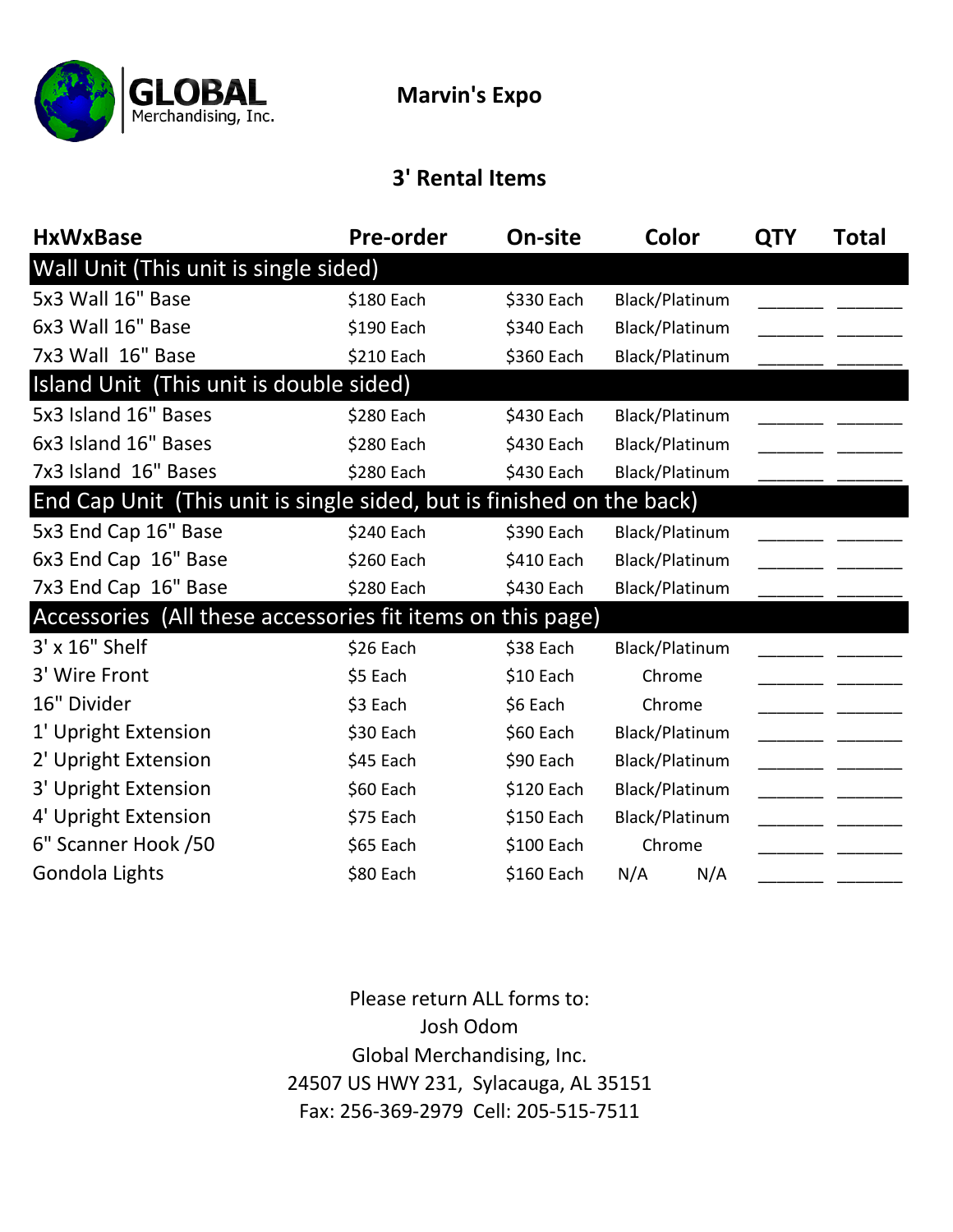

#### **4' Rental Items**

| <b>HxWxBase</b>                         | <b>Pre-order</b> | On-site    | Color          | <b>QTY</b> | Total |
|-----------------------------------------|------------------|------------|----------------|------------|-------|
| Wall Unit (This unit is single sided)   |                  |            |                |            |       |
| 5x4 Wall 16" Base                       | \$200 Each       | \$350 Each | Black/Platinum |            |       |
| 5x4 Wall 19" Base                       | \$210 Each       | \$360 Each | Black/Platinum |            |       |
| 5x4 Wall 22" Base                       | \$220 Each       | \$370 Each | Black/Platinum |            |       |
| 6x4 Wall 16" Base                       | \$210 Each       | \$360 Each | Black/Platinum |            |       |
| 6x4 Wall 19" Base                       | \$220 Each       | \$370 Each | Black/Platinum |            |       |
| 6x4 Wall 22" Base                       | \$230 Each       | \$380 Each | Black/Platinum |            |       |
| 7x4 Wall 16" Base                       | \$220 Each       | \$370 Each | Black/Platinum |            |       |
| 7x4 Wall 19" Base                       | \$230 Each       | \$380 Each | Black/Platinum |            |       |
| 7x4 Wall 22" Base                       | \$240 Each       | \$390 Each | Black/Platinum |            |       |
| Island Unit (This unit is double sided) |                  |            |                |            |       |
| 5x4 Island 16" Bases                    | \$300 Each       | \$450 Each | Black/Platinum |            |       |
| 5x4 Island 19" Bases                    | \$310 Each       | \$460 Each | Black/Platinum |            |       |
| 5x4 Island 22" Bases                    | \$320 Each       | \$470 Each | Black/Platinum |            |       |
| 6x4 Island 16" Bases                    | \$310 Each       | \$460 Each | Black/Platinum |            |       |
| 6x4 Island 19" Bases                    | \$320 Each       | \$470 Each | Black/Platinum |            |       |
| 6x4 Island 22" Bases                    | \$330 Each       | \$480 Each | Black/Platinum |            |       |
| 7x4 Island 16" Bases                    | \$320 Each       | \$470 Each | Black/Platinum |            |       |
| 7x4 Island 19" Bases                    | \$330 Each       | \$480 Each | Black/Platinum |            |       |
| 7x4 Island 22" Bases                    | \$340 Each       | \$500 Each | Black/Platinum |            |       |

Fax: 256‐369‐2979 Cell: 205‐515‐7511 24507 US HWY 231, Sylacauga, AL 35151 Global Merchandising, Inc. Josh Odom Please return ALL forms to: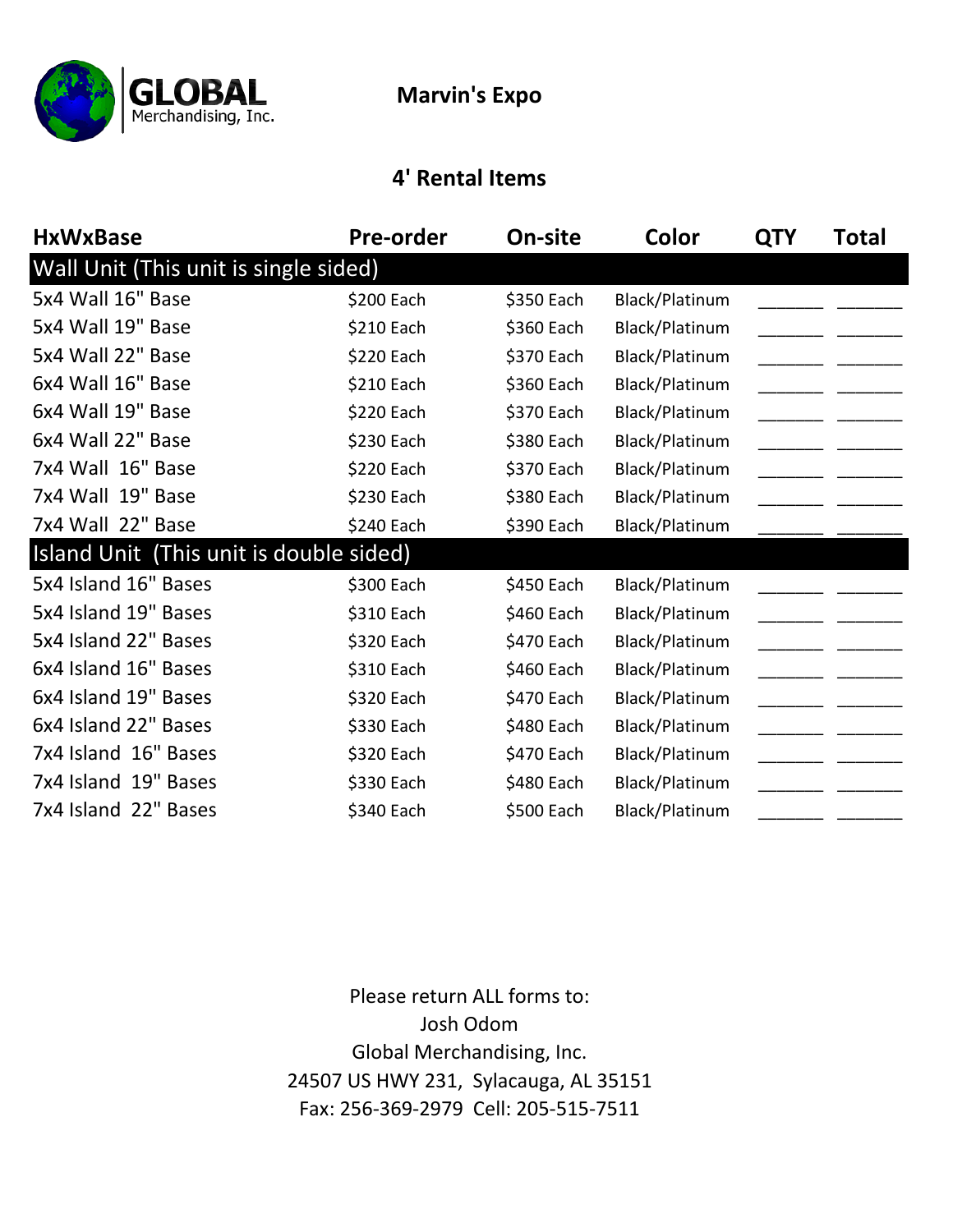

### **4' Rental Items Continued**

| <b>HxWxBase</b>                                                        | <b>Pre-order</b> | On-site    | Color          | <b>QTY</b> | Total |
|------------------------------------------------------------------------|------------------|------------|----------------|------------|-------|
| End Cap Unit (This unit is singled sided, but is finished on the back) |                  |            |                |            |       |
| 5x4 End Cap 16" Base                                                   | \$260 Each       | \$410 Each | Black/Platinum |            |       |
| 5x4 End Cap 19" Base                                                   | \$270 Each       | \$420 Each | Black/Platinum |            |       |
| 5x4 End Cap 22" Base                                                   | \$280 Each       | \$430 Each | Black/Platinum |            |       |
| 6x4 End Cap 16" Base                                                   | \$280 Each       | \$430 Each | Black/Platinum |            |       |
| 6x4 End Cap 19" Base                                                   | \$290 Each       | \$440 Each | Black/Platinum |            |       |
| 6x4 End Cap 22" Base                                                   | \$300 Each       | \$450 Each | Black/Platinum |            |       |
| 7x4 End Cap 16" Base                                                   | \$300 Each       | \$450 Each | Black/Platinum |            |       |
| 7x4 End Cap 19" Base                                                   | \$310 Each       | \$460 Each | Black/Platinum |            |       |
| 7x4 End Cap 22" Base                                                   | \$320 Each       | \$470 Each | Black/Platinum |            |       |
| Accessories (All these accessories fit items on this page)             |                  |            |                |            |       |
| 4' x 16" Shelf                                                         | \$26 Each        | \$38 Each  | Black/Platinum |            |       |
| 4' x19" Shelf                                                          | \$31 Each        | \$43 Each  | Black/Platinum |            |       |
| 4' x 22" Shelf                                                         | \$36 Each        | \$48 Each  | Black/Platinum |            |       |
| 4' Wire Front                                                          | \$5 Each         | \$10 Each  | Chrome         |            |       |
| 16" Divider                                                            | \$3 Each         | \$6 Each   | Chrome         |            |       |
| 1' Upright Extension                                                   | \$30 Each        | \$60 Each  | Black/Platinum |            |       |
| 2' Upright Extension                                                   | \$45 Each        | \$90 Each  | Black/Platinum |            |       |
| 3' Upright Extension                                                   | \$60 Each        | \$120 Each | Black/Platinum |            |       |
| 4' Upright Extension                                                   | \$75 Each        | \$150 Each | Black/Platinum |            |       |
| 6" Scanner Hook /50                                                    | \$65 Each        | \$100 Each | Chrome         |            |       |
| Gondola Lights                                                         | \$80 Each        | \$160 Each | N/A<br>N/A     |            |       |

Fax: 256‐369‐2979 Cell: 205‐515‐7511 Please return ALL forms to: Josh Odom Global Merchandising, Inc. 24507 US HWY 231, Sylacauga, AL 35151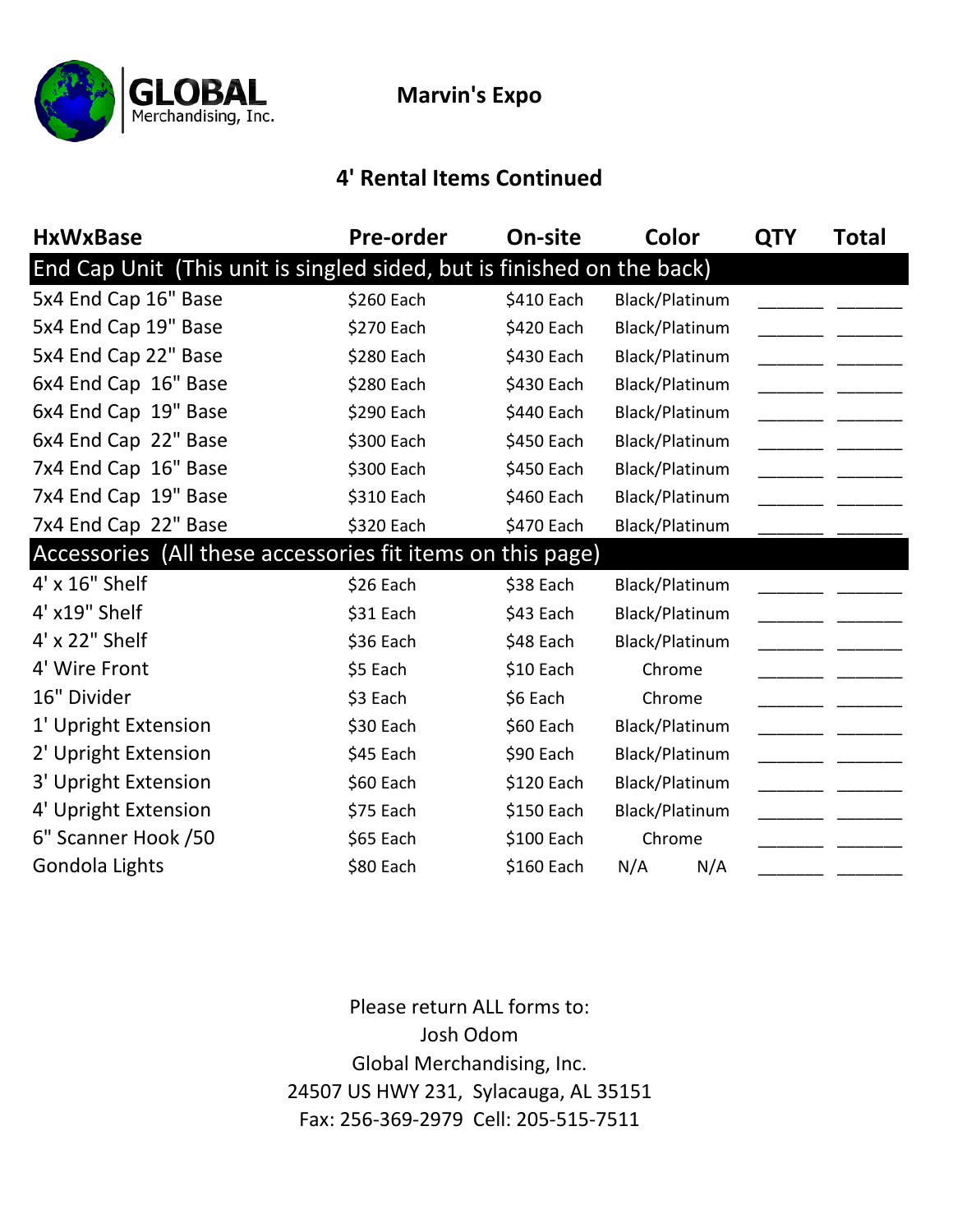

|  |  |  | Booth #_ | <u> 1989 - Johann Barnett, fransk politiker</u> |  |
|--|--|--|----------|-------------------------------------------------|--|
|  |  |  |          |                                                 |  |
|  |  |  |          |                                                 |  |
|  |  |  |          |                                                 |  |
|  |  |  |          |                                                 |  |
|  |  |  |          |                                                 |  |
|  |  |  |          |                                                 |  |
|  |  |  |          |                                                 |  |
|  |  |  |          |                                                 |  |
|  |  |  |          |                                                 |  |
|  |  |  |          |                                                 |  |
|  |  |  |          |                                                 |  |
|  |  |  |          |                                                 |  |
|  |  |  |          |                                                 |  |
|  |  |  |          |                                                 |  |
|  |  |  |          |                                                 |  |
|  |  |  |          |                                                 |  |
|  |  |  |          |                                                 |  |
|  |  |  |          |                                                 |  |
|  |  |  |          |                                                 |  |
|  |  |  |          |                                                 |  |

## Booth front

 1 Box = 1 Square Foot If you booth is larger than the diagram, please provide a sketch or copy of your layout for fixture placement. Please mark above to indiacate the placement of your rental fixtures.

> Fax: 256‐369‐2979 Cell: 205‐515‐7511 24507 US HWY 231, Sylacauga, AL 35151 Global Merchandising, Inc. Josh Odom Please return ALL forms to: